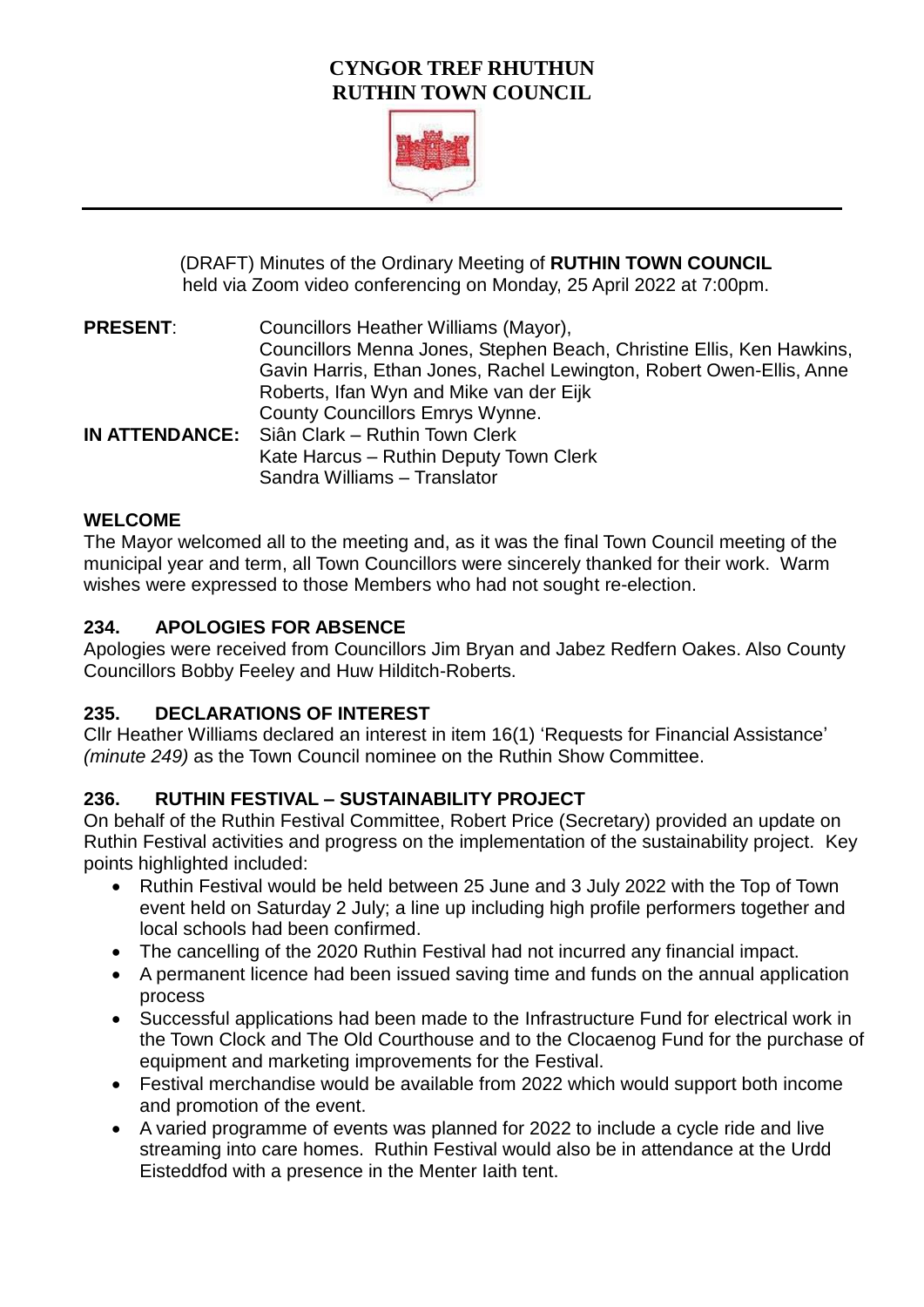Other action included consideration of Ruthin Festival becoming a company limited by guarantee; attracting more volunteers; assessment of the event's impact on the local economy; raising the event's profile on such websites as Visit Wales; and a focus on developing the Festival in 2023 to include comedy and food, as well as becoming more environmentally friendly.

Members welcomed the update provided and expressed pleasure that Ruthin Festival would take place in 2022 and wished the Festival a successful week. The hard work of all the Ruthin Festival Committee members, was acknowledged.

## **237. MAYOR'S REPORT**

The report as circulated with the agenda, which outlined the Mayor's activities and events since the previous Town Council meeting in March 2022, was noted. Additionally, the Mayor stated that she had volunteered at The Old Courthouse the previous Thursday and welcomed a significant number of visitors.

*RESOLVED: to note the content of the Mayor's Report.*

#### **238. MEMBERS' REPORTS**

Members considered the Members' Reports as circulated with the agenda. *RESOLVED: to note the content of the Members' Reports.*

## **239. RUTHIN COUNTY COUNCILLORS REPORT**

Given the pre-election period leading up to the County Council elections on 5 May, no formal report was given.

*RESOLVED: to note that, due to the pre-election period, no formal report was given.*

## **240. MINUTES OF THE PREVIOUS ORDINARY MEETING**

*RESOLVED: that the minutes of the meeting held on 21 March 2022 be confirmed as a correct record.* 

#### **241. MATTERS ARISING**

None.

## **242. MINUTES OF THE PLANNING AND DEVELOPMENT COMMITTEE**

Members considered the minutes of the meeting held on 11 April 2022.

*RESOLVED: to receive the minutes of the Planning and Development Committee held on 11 April 2022.* 

## **243. MINUTES OF THE AMENITIES COMMITTEE**

Members considered the minutes of the meeting held on 11 April 2022. *RESOLVED: to receive the minutes of the Amenities Committee held on 11 April 2022.* 

## **244. FREE PARKING DAYS 2022**

Consideration was given by the Town Council to the recommendation of the Amenities Committee that the five free parking days in Denbighshire County Council car parks for 2022 be determined as:

- (i) Saturday 2 July 2022 (Ruthin Festival)
- (ii) Saturday 10 September 2022 (Open Doors)
- *(iii)* Saturday 3, 10 and 17 December 2022

*RESOLVED: that the five free parking days in Denbighshire County Council car parks for 2022*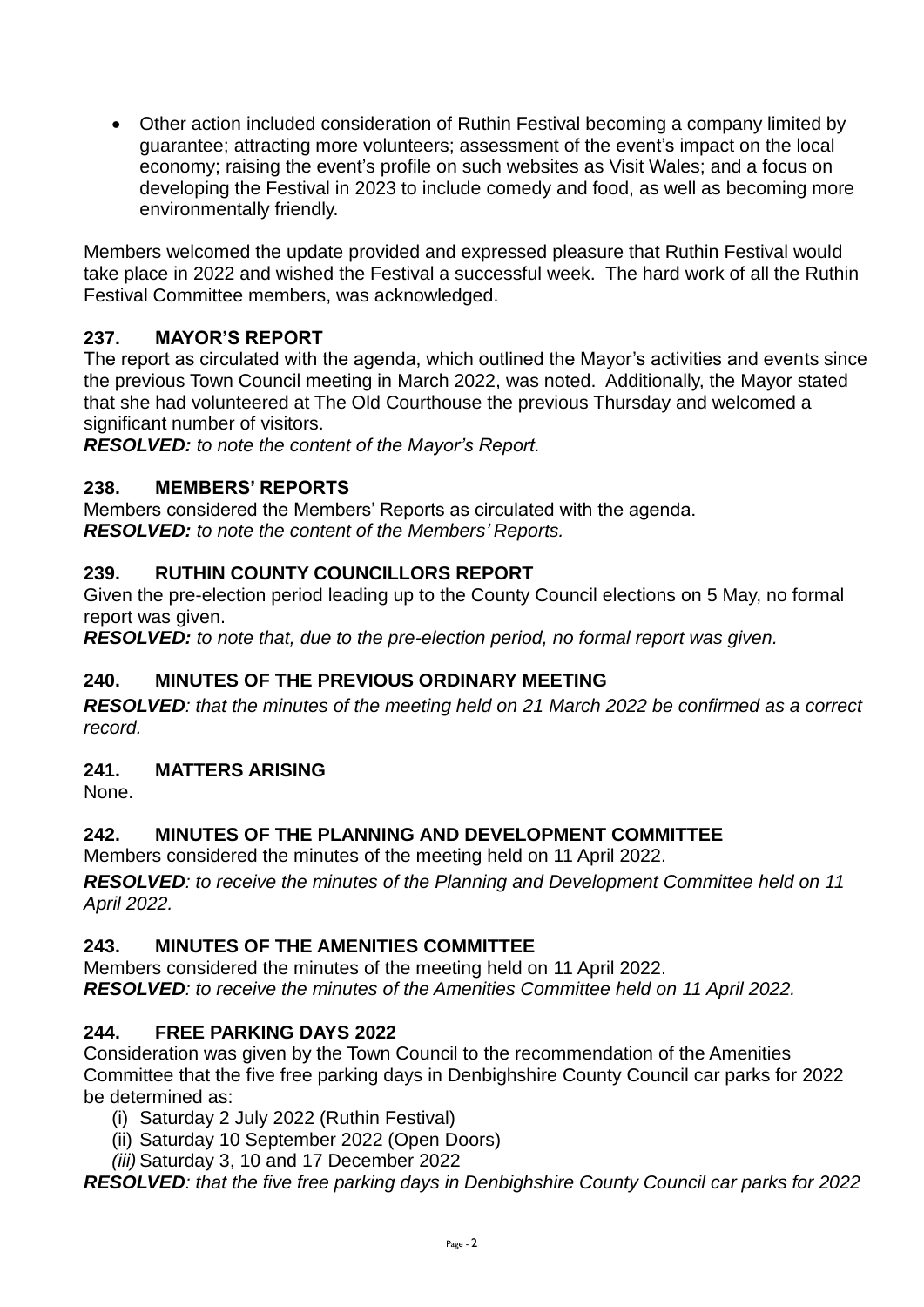*be: Saturday 2 July 2022 (Ruthin Festival), Saturday 10 September 2022 (Open Doors) and Saturday 3, 10 and 17 December 2022.*

# **245. MINUTES OF THE OLD COURTHOUSE MANAGEMENT COMMITTEE**

*RESOLVED: to note that the minutes of the Old Courthouse for 5 April 2022 would be considered at the next meeting.*

#### **246. GOOD CITIZEN / YOUNG PERSON / COMMUNITY GROUP OF THE YEAR 2020 AND 2021**

Members noted that the ceremonies to recognise the recipients of the 2020 Good Citizen. Young Person and Community Group Awards had been held in The Old Courthouse. The nomination process for the 2021 awards had been extended to Friday, 29 April 2022. Agreement was sought and given by the Town Council that any decision by the Good Citizen Working Group (which was due to meet on 3 May 2022) to the granting, or otherwise, of the awards would be final with a notification provided to Town Councillors for information. *RESOLVED: that the Good Citizen Working Group's granting, or otherwise, of the awards be final with a notification provided to Town Councillors for information.*

# **247. THE QUEEN'S PLATINUM JUBILEE 2022**

Town Councillors discussed marking Her Majesty The Queen's Platinum Jubilee in June 2022. It was reported that residents of Cae Seren were planning a street party. A proposal by Councillor Ethan Jones, seconded by Cllr Ifan Wyn, that Ruthin Town Council did not use public funds to support expenditure on events relating to the Platinum Jubilee was put to the vote; the proposal was not carried. A suggestion of the purchase of rose bushes for the town's residential care homes was generally supported and it was agreed that further detailed consideration be given and determined by the Amenities Committee on 3 May 2022 as to how HM The Queen's Platinum Jubilee would be acknowledged.

*RESOLVED: that further detailed consideration be given and determined by the Amenities Committee on 3 May 2022 as to how HM The Queen's Platinum Jubilee would be acknowledged.*

## **248. YR URDD – SPONSORSHIP**

Following the Town Council's determination in March 2022 to defer a decision for a 50" screen in the Arts and Crafts Pavilion to display a media presentation showcasing Ruthin, for a £500 sponsorship, the Town Clerk stated that contact had been made with the Tourism, Marketing and Events Team in Denbighshire County Council. A show reel of Ruthin, produced by the County Council, was planned to be updated prior to the Urdd Eisteddfod, subject to the availability of the production company, and would include The Old Courthouse and Market Hall as both locations had been opened since the completion of the original production. Permission had been given by Denbighshire County Council for Ruthin Town Council to use the show reel, therefore the Clerk stated that the media presentation content would be delivered at little or no cost to the Town Council. Members agreed to the £500 sponsorship for the 50" screen in the Arts and Crafts Pavilion.

*RESOLVED: that a £500 sponsorship arrangement with the Urdd be made to provide a 50" screen in the Arts and Crafts Pavilion to display a media presentation showcasing Ruthin.*

## **249. FINANCIAL ASSISTANCE**

Members considered requests for financial assistance from the following organisations, the details of which had been previously circulated:

1. Ruthin Show Society - £500.00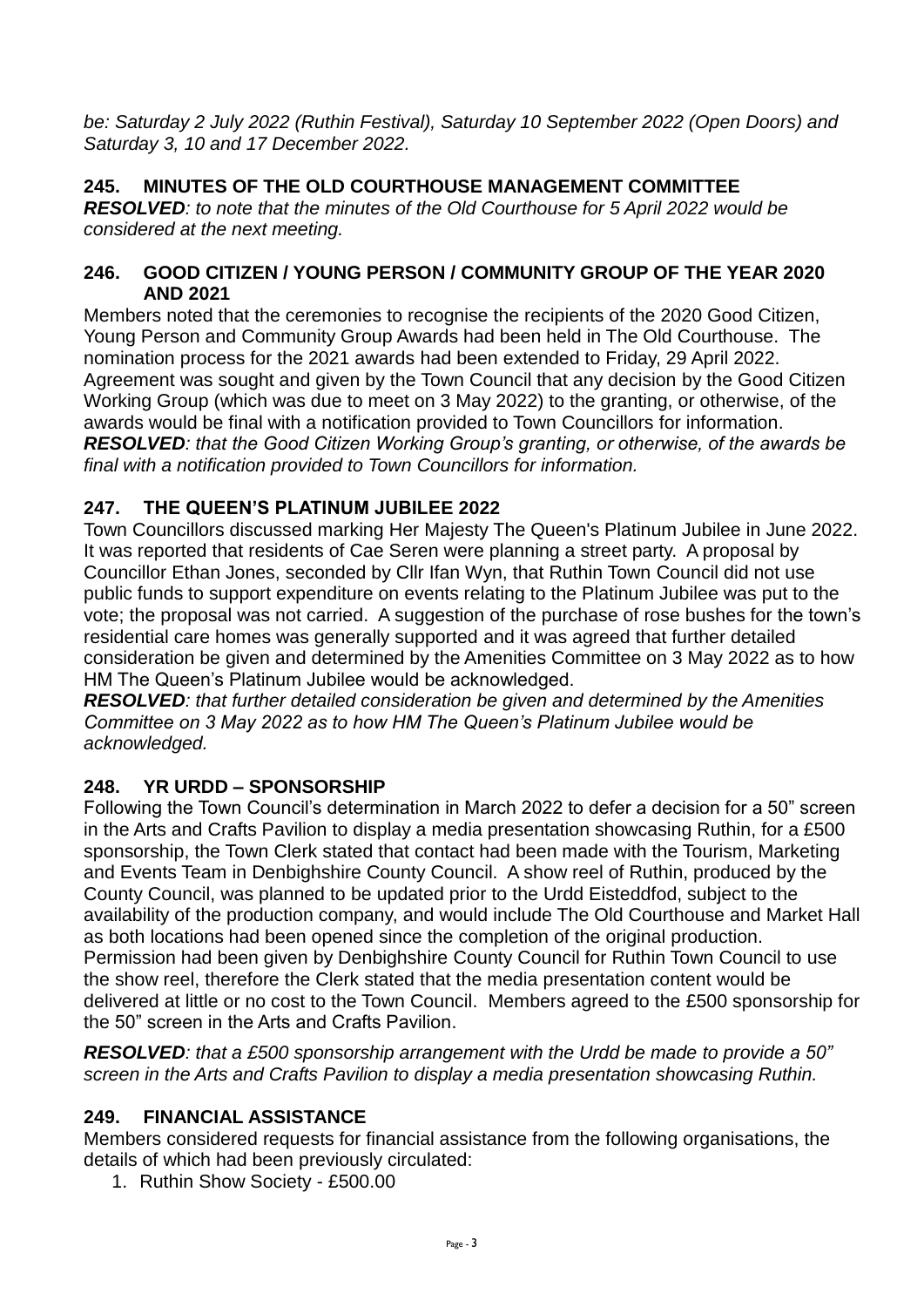- 2. Ruthin Festival £1,000.00
- 3. Ruthin Cricket Club £850.00

*RESOLVED: that the following requests for financial assistance be agreed:*

- (i) Ruthin Show Society £500.00
- (ii) Ruthin Festival £1,000.00
- (iii) Ruthin Cricket Club £850.00

## **250. PAN-005141-V002 NEWBRIDGE ENERGY LIMITED**

Members considered an active consultation relating to Blazers Fuel, Brickfield Lane, Ruthin, with a deadline for responses of 3 May 2022. Concerns of local residents were raised by Members regarding the current situation with fumes, smoke and sawdust emissions continuing to blight local residents' lives. Concerns about the health and wellbeing of pupils and staff at the two local schools in the vicinity were also highlighted. Town Councillors objected to the proposal under consultation and requested that its objection be robustly expressed in its consultation response. County Councillor Emrys Wynne committed to forward a pertinent email to the Clerk on the matter.

*RESOLVED: to object to the proposal under consultation and that the objection be robustly expressed in the consultation response.*

### **251. INDEPENDENT REMUNERATION PANEL FOR WALES ANNUAL REPORT 2022- 23**

Town Councillors noted the publication of IRPW's Annual Report 2022-23 and requested that the Document Scrutiny Group consider the IRP's determinations in respect to Payments to Members of Community and Town Councils and report back to the next meeting.

*RESOLVED: that the Document Scrutiny Group consider the IRP's determinations in respect to Payments to Members of Community and Town Councils and report back to the next meeting.*

# **252. DATA PROTECTION FEE**

Consideration was given to the request to renew the Town Council's registration by the Information Commissioner's Office and approve payment of the £40 fee. *RESOLVED: that approval be given to the payment of the £40 registration fee to the Information Commissioner's Office.*

## **253. DRAFT ANNUAL ACCOUNTS 2021-22**

Members noted the draft annual accounts for 2021-22 as circulated. *RESOLVED: to note the draft annual accounts for 2021-22.*

# **254. FINANCIAL STATEMENT**

Members received the financial statement for the period ending 31 March 2022 as circulated. *RESOLVED: to accept the financial statement of the period ending 31 March 2022.*

## **255. ACCOUNTS FOR PAYMENT**

*RESOLVED: that payment of the following items be approved.*

| <b>OB</b> | Hill & Roberts   | Accountancy and Payroll Services - April<br>2022                              | $\star$ | £240.00 |
|-----------|------------------|-------------------------------------------------------------------------------|---------|---------|
| <b>OB</b> | Oakwood Property | Hanging of the Old Courthouse sign (part)<br>of Covid-19 WG Grant submission) | *       | £120.00 |
| <b>OB</b> | <b>BT</b>        | Phone, broadband, internet provision - April *                                |         | £98.23  |